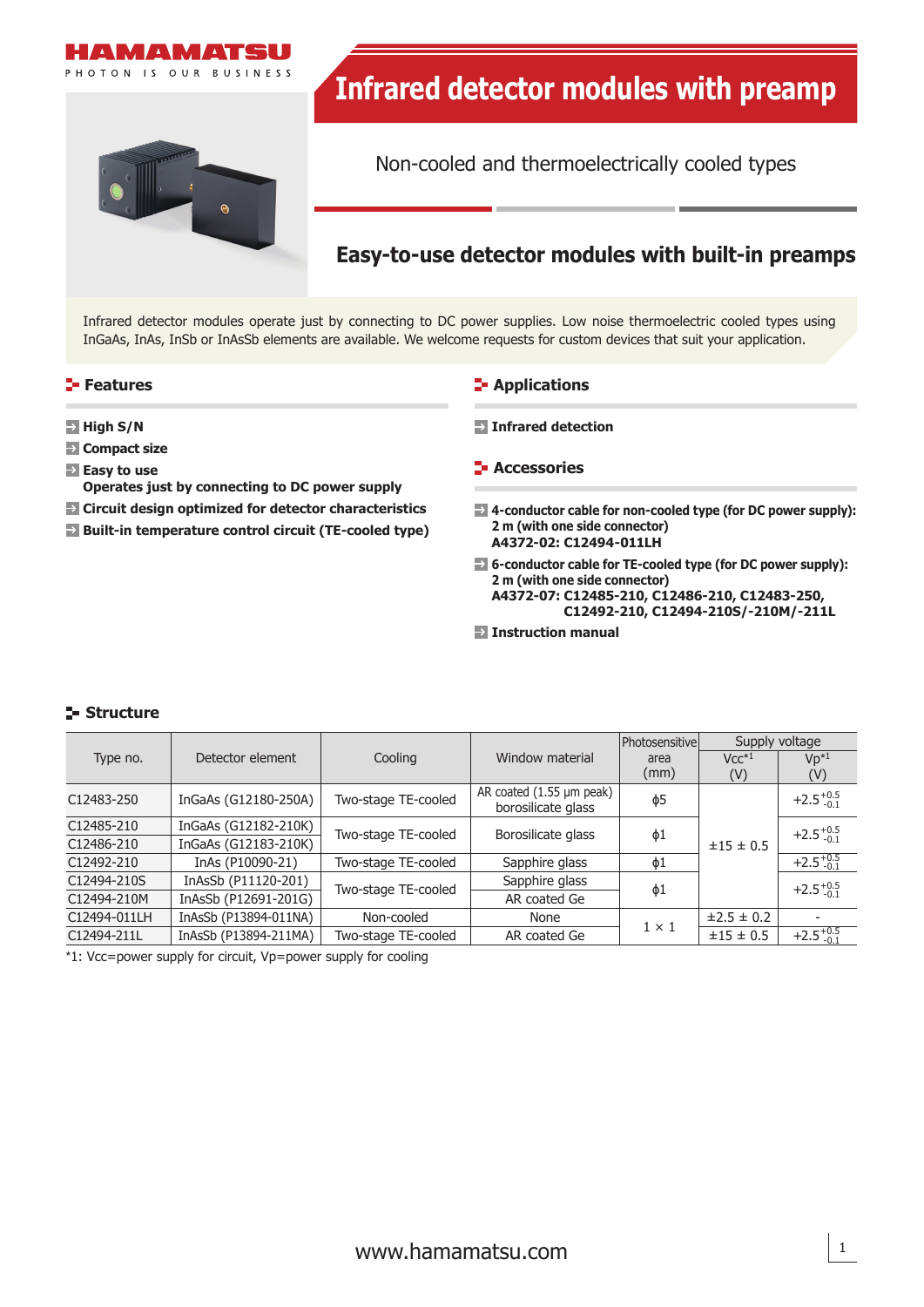# **Absolute maximum ratings**

|              | Incident light level |                   | Supply voltage       |              | Operating temperature <sup>*2</sup> Storage temperature <sup>*2</sup><br><b>Tstg</b><br>$(^{\circ}C)$ |  |
|--------------|----------------------|-------------------|----------------------|--------------|-------------------------------------------------------------------------------------------------------|--|
| Type no.     | $(\mu W)$            | <b>Vcc</b><br>(V) | Vp<br>$(\mathsf{V})$ | Topr<br>(°C) |                                                                                                       |  |
| C12483-250   | 0.2                  |                   |                      |              |                                                                                                       |  |
| C12485-210   | 0.06                 |                   |                      |              |                                                                                                       |  |
| C12486-210   | 0.07                 | ±18               | $+5$                 |              | $-20$ to $+50$                                                                                        |  |
| C12492-210   | 2.6                  |                   |                      | 0 to $+40$   |                                                                                                       |  |
| C12494-210S  | 26                   |                   | $+5$                 |              |                                                                                                       |  |
| C12494-210M  |                      |                   |                      |              |                                                                                                       |  |
| C12494-011LH | 50 mW                | ±2.7              |                      |              |                                                                                                       |  |
| C12494-211L  | 28 mW                | ±18               | $+5$                 |              |                                                                                                       |  |

\*2: No dew condensation

When there is a temperature difference between a product and the surrounding area in high humidity environments, dew condensation may occur on the product surface. Dew condensation on the product may cause deterioration in characteristics and reliability.

Note: Exceeding the absolute maximum ratings even momentarily may cause a drop in product quality. Always be sure to use the product within the absolute maximum ratings.

# **Optical characteristics (Typ. Ta=25 °C, unless otherwise noted)**

| Type no.     | Chip temperature<br>at rated supply<br>voltage | Peak<br>sensitivity | Cutoff<br>wavelength<br>wavelength<br>$\lambda c$<br>λp | Photosensitivity*3<br>$\lambda = \lambda p$ |                       | Noise equivalent power<br><b>NEP</b><br>$\lambda = \lambda p$ |                      |  |
|--------------|------------------------------------------------|---------------------|---------------------------------------------------------|---------------------------------------------|-----------------------|---------------------------------------------------------------|----------------------|--|
|              | <b>Tchip</b>                                   |                     |                                                         | Min.                                        | Typ.                  | Typ.                                                          | Max.                 |  |
|              | (°C)                                           | $(\mu m)$           | $(\mu m)$                                               | (V/W)                                       | (V/W)                 | $(W/Hz^{1/2})$                                                | $(W/Hz^{1/2})$       |  |
| C12483-250   |                                                | 1.55                | 1.66                                                    | $3.3 \times 10^{7}$                         | $5 \times 10^7$       | $7 \times 10^{-14}$                                           | $7 \times 10^{-13}$  |  |
| C12485-210   | $-15$                                          | 1.95                | 2.05                                                    | $1.1 \times 10^{8}$                         | $1.8 \times 10^{8}$   | $1 \times 10^{-13}$                                           | $3 \times 10^{-12}$  |  |
| C12486-210   |                                                | 2.3                 | 2.56                                                    | $1 \times 10^8$                             | $2 \times 10^8$       | $4 \times 10^{-13}$                                           | $6 \times 10^{-12}$  |  |
| C12492-210   | -28                                            | 3.25                | 3.45                                                    | $0.8 \times 10^{7}$                         | $1 \times 10^7$       | $6 \times 10^{-12}$                                           | $1 \times 10^{-11}$  |  |
| C12494-210S  |                                                | 4.9                 | 5.9                                                     | $5 \times 10^5$                             | $7.5 \times 10^{5}$   | $1 \times 10^{-10}$                                           | $3 \times 10^{-10}$  |  |
| C12494-210M  | -28                                            | 6.7                 | 8.3                                                     |                                             |                       |                                                               |                      |  |
| C12494-011LH | 25                                             | 5.6                 | 11                                                      | $74*4$                                      | $40*4$                | $5 \times 10^{-9}$                                            | $9 \times 10^{-9}$   |  |
| C12494-211L  | $-28$                                          |                     | 10.2                                                    | $2.5 \times 10^{2*4}$                       | $3.5 \times 10^{2*4}$ | $1.5 \times 10^{-9}$                                          | $4.5 \times 10^{-9}$ |  |

\*3: f=100 Hz (C12485-210, C12486-210, C12483-250), f=1.2 kHz (C12492-210, C12494-210S/-210M/-011LH/-211L)

\*4: Uniform irradiation on the entire photosensitive area.

## **E** Electrical characteristics (Typ. Ta=25 °C, unless otherwise noted)

| Type no.     | Frequency response<br>$-3 dB$ |                  | Output<br>impedance | Maximum output<br>voltage<br>$RL = 1 k\Omega$ | Current consumption*5 |            |            |        |         |
|--------------|-------------------------------|------------------|---------------------|-----------------------------------------------|-----------------------|------------|------------|--------|---------|
|              | (Hz)                          |                  |                     |                                               | <b>V<sub>CC</sub></b> |            | Vp         |        |         |
|              | <b>FcL</b>                    | <b>FcH</b>       |                     |                                               |                       | Typ.       | Max.       | Typ.   | Max.    |
|              | Typ.                          | Min.             | Typ.                | $(\Omega)$                                    | (V)                   | (mA)       | (mA)       | (mA)   | (mA)    |
| C12483-250   | DC                            | 900              | 1.1 <sub>k</sub>    | 50                                            |                       | $+30, -22$ | $+50, -30$ | $+500$ | $+1100$ |
| C12485-210   | DC                            | 1.5k             | 2.2k                |                                               | $+10$                 | $+30, -13$ | $+60, -30$ |        |         |
| C12486-210   | DC                            | 2.1 <sub>k</sub> | 3 k                 |                                               |                       | $+30, -14$ | $+60, -30$ |        |         |
| C12492-210   | 5                             | 40 k             | 50 k                |                                               | ±13                   | $+30, -20$ | $+80, -30$ | $+600$ |         |
| C12494-210S  |                               | 80 k             | 100k                |                                               | ±13                   | $+30, -20$ | $+80, -30$ | $+600$ |         |
| C12494-210M  |                               |                  |                     |                                               |                       |            |            |        |         |
| C12494-011LH | DC                            | 40 M             | 50 M                |                                               | ±2                    | ±35        | ±45        |        |         |
| C12494-211L  |                               | 750 k            | 1 M                 |                                               | $+10$                 | $+30, -20$ | $+80, -30$ | $+500$ | $+1100$ |

\*5: Vcc=±15 V, Vp=2.5 V (C12485-210, C12486-210, C12483-250, C12492-210, C12494-210S/-210M/-211L), Vcc=±2.5 V (C12494-011LH) Recommended DC power supply (analog power supply): PW18-1.3ATS (TEXIO Technology), E3630A (Keysight Technologies) Current capacity: More than 1.5 times the maximum current consumption Ripple noise: 5 mVp-p or less  $(\pm 15 \text{ V}, +2.5 \text{ V}, +4.5 \text{ V}$  power supply)

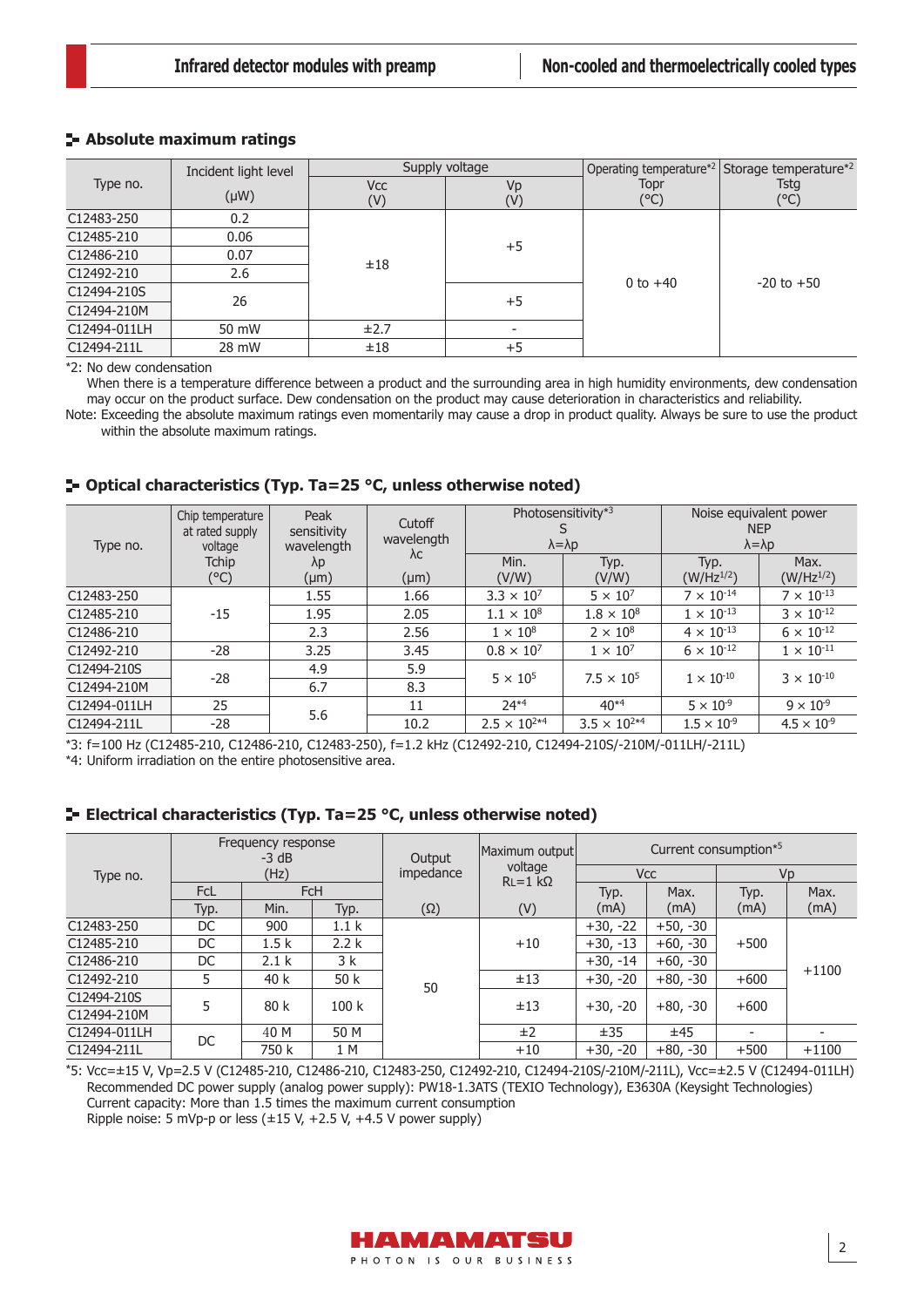# **Spectral response**



# **<sup>1</sup>** Dimensional outlines (unit: mm)



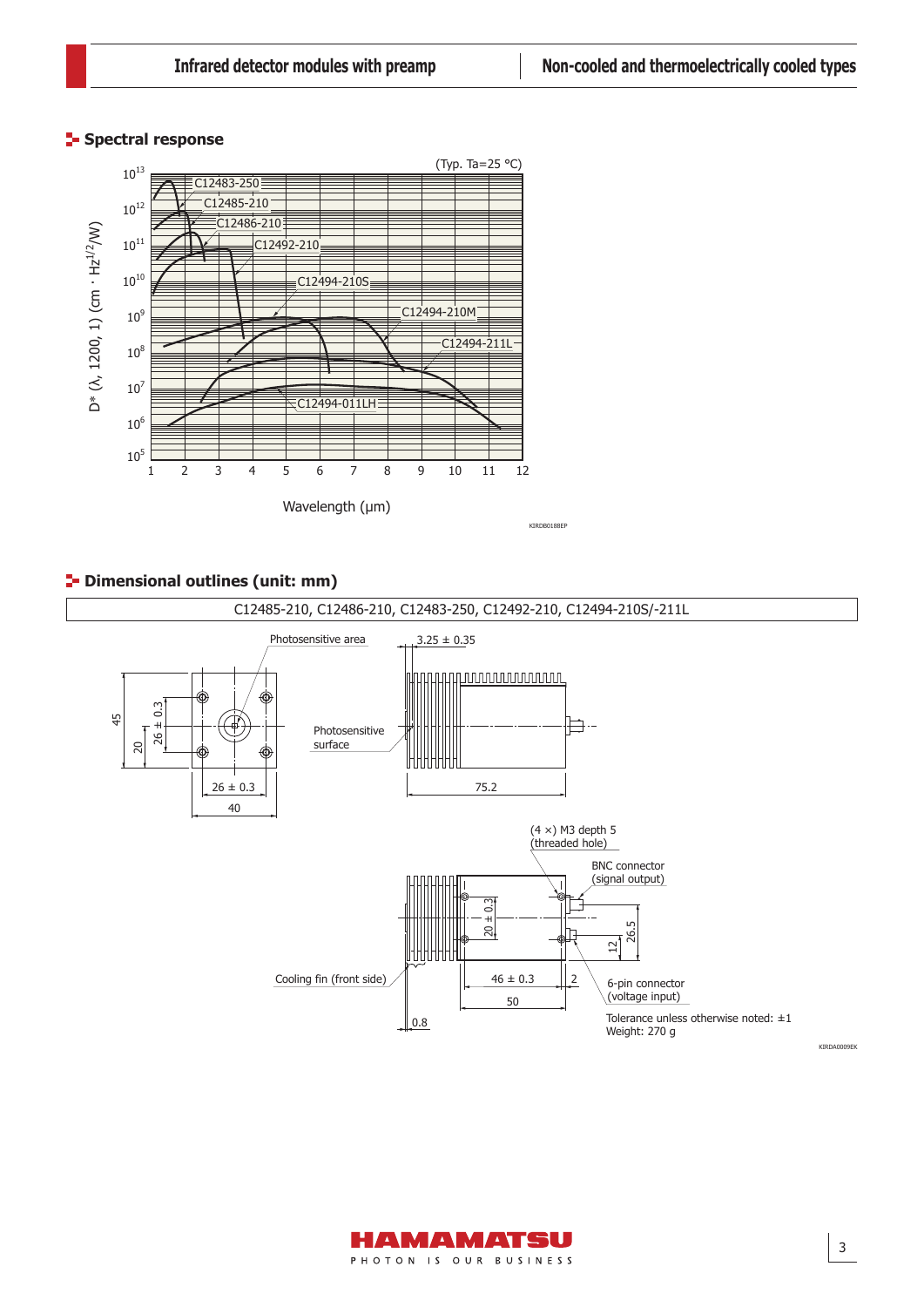

Note: The cooling fin (front side) is removable.



Weight: 90 g

KIRDA0269ED

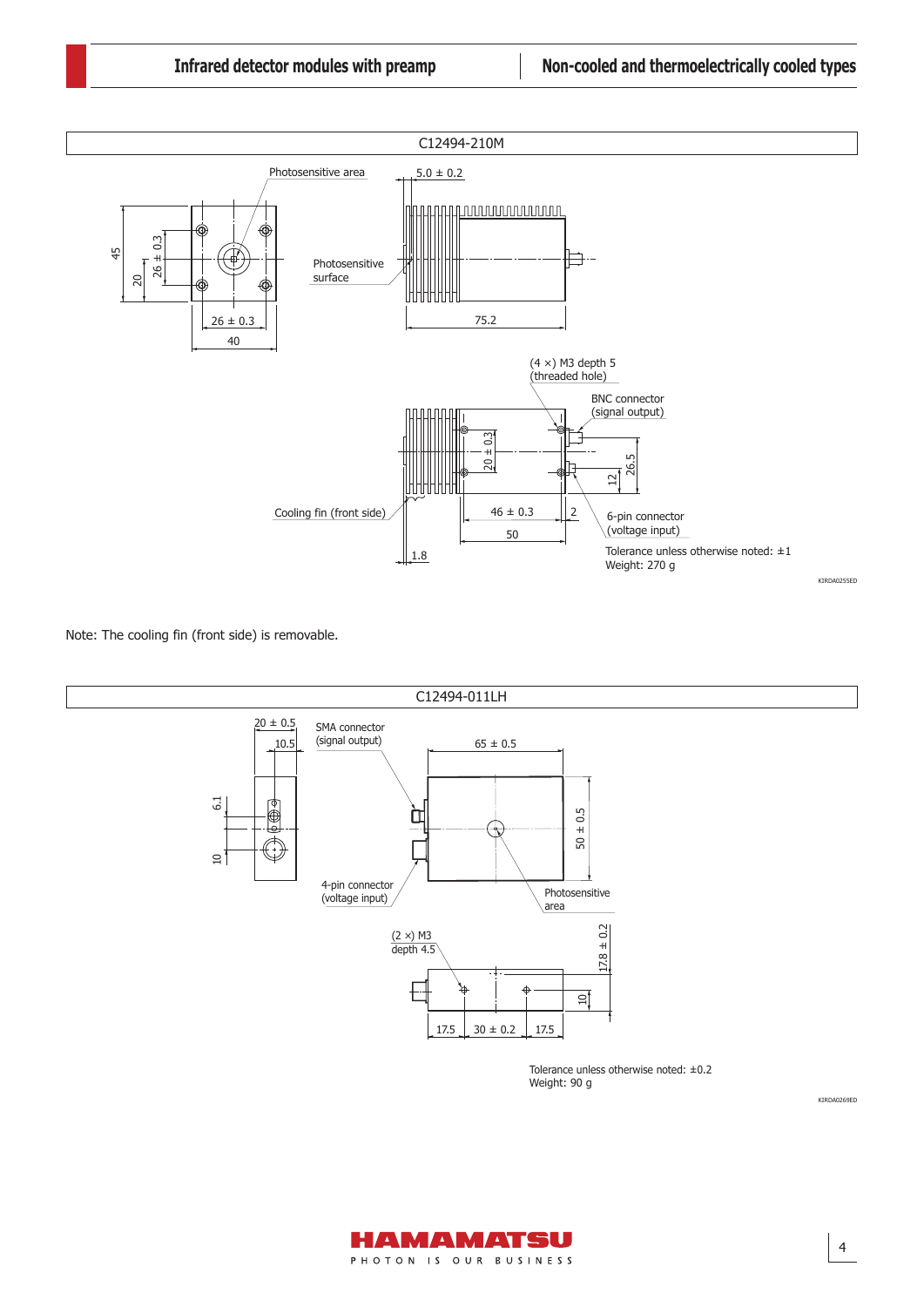